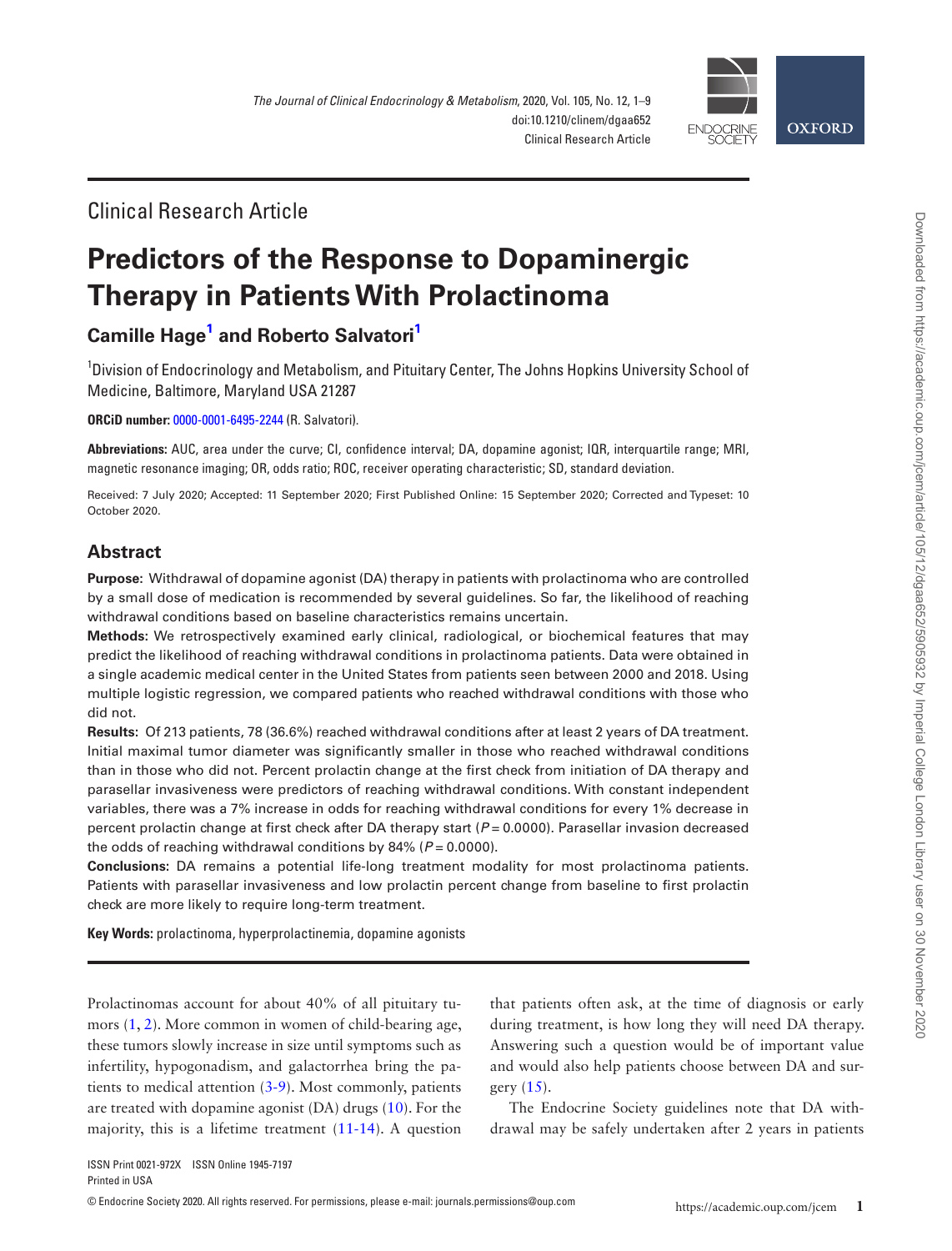who have achieved normoprolactinemia with a significant tumor volume reduction [\(1](#page-7-0)). Guidelines of the Pituitary Society suggest that it is safe to consider discontinuing DA if a patient has normal prolactin levels after therapy with DA for at least 3 years and the tumor volume is markedly reduced [\(2\)](#page-7-1). Although a recent small study of 69 patients suggested that male gender, a large tumor volume, prolonged time to prolactin normalization, and presence of a cystic, hemorrhagic, and/or necrotic component predict DA resistance ([16\)](#page-8-5), no clear criteria are available as a predictor for meeting conditions for future DA withdrawal attempts based upon early clinical, radiological, or biochemical features. To try to assess if such features exist, we have retrospectively reviewed the records of all prolactinoma patients seen by a single endocrinologist at an academic medical center over a period of 19 years, and determined which patients reached conditions that were deemed consistent with possible successful DA withdrawal.

#### **Patients and Methods**

#### Inclusion and exclusion criteria

Patients with prolactinomas completing a clinical visit with a single endocrinologist (R.S.) at the Johns Hopkins Hospital (Baltimore, Maryland, USA), regardless of referral origin, from January 2000 to April 2018, were retrospectively included in the cohort. Thereafter, patients were similarly retrospectively and/or prospectively assessed upon follow-up visits. According to the Endocrine and Pituitary societies, diagnosis of hyperprolactinemia is determined by a measurement of serum prolactin that is on a level above the upper limit of normal unless the patient is asymptomatic or has any discrepancy. All patients were asked to undergo a prolactin check within 2 months from starting DA therapy, although not all of them did in the recommended time frame. DA withdrawal conditions were assessed by the treating physician based upon a significant decrease in prolactin level and tumor size after 2 years of treatment, as described by societies' guidelines.

The exclusion criteria were: patients who had developed hyperprolactinemia before the year 2000; nonavailable data for both prolactin and adenoma size at the time of diagnosis and prolactin levels at the first clinical follow-up visit; follow-up <2 years; or pregnancy before 2 years of DA treatment. Otherwise, intention-to-treat analysis was maintained.

#### Data collection

A list of all prolactinoma patients was maintained by the treating endocrinologist during the above-mentioned

period. During this period, patients whose prolactin was well-controlled (generally below 10 ng/mL) on 0.5 mg of cabergoline per week or 2.5 mg of bromocriptine per day or less, along with reduction in maximal tumor diameter were considered as having reached withdrawal conditions, and were proposed to attempt stopping DA therapy. Demographic characteristics such as age, sex, gender, race, ethnicity, and clinical and hormonal features were extracted from electronic medical records. All patients underwent magnetic resonance imaging (MRI) at the time of the first clinical visit for the classification of the tumor size. Maximal tumor diameter was extracted from radiologist's reading. Routine hormonal tests were analyzed to determine the presence of pituitary deficits. For every subsequent visit, data for every variable were collected if available and were calculated.

This study received Institutional Review Board approval. Given the retrospective nature of the study, informed consent was not needed.

#### Statistical analysis

Categorical variables were analyzed using frequencies and proportions and compared using  $\chi^2$  tests, with Fisher exact test used when at least one of the expected frequencies was less than 5. Continuous variables were expressed using mean  $\pm$  standard deviation (SD) if values are symmetrical, or median and interquartile range (IQR) if the data is skewed with significantly distorting outliers and compared using the Student *t* test or the nonparametric Mann-Whitney test accordingly.

For further elaboration to the final model, and upon performing multiple logistic regression analysis, some continuous variables were converted for added comparison to categories based on published data as follows: advanced age (≥60 years), hypothyroidism (yes vs no), hypogonadism (yes vs no), parasellar extension (yes vs no), prolactin (≥ 20 ng/mL), size (macro vs micro), cystic (yes vs no).

Subject predictors with  $P < 0.20$  in univariate analyses were included in a multiple logistic regression testing. Likelihood Ratio Test statistic compared nested models when needed. Beta regression coefficients and odds ratios (OR) were calculated with 95% confidence intervals (CI).

The discrimination power of the model was assessed by calculating the area under the receiver operating characteristic (ROC) curves (AUC). Variables with an AUC above 0.7 were considered useful, with the strongest near-perfect discrimination considered when AUC approaches 1.

The model that best predicts the event probabilities was cross validated using Akaike's Information Criterion. Agreement between predicted and observed outcome probabilities was again assessed by calibration via LOWESS of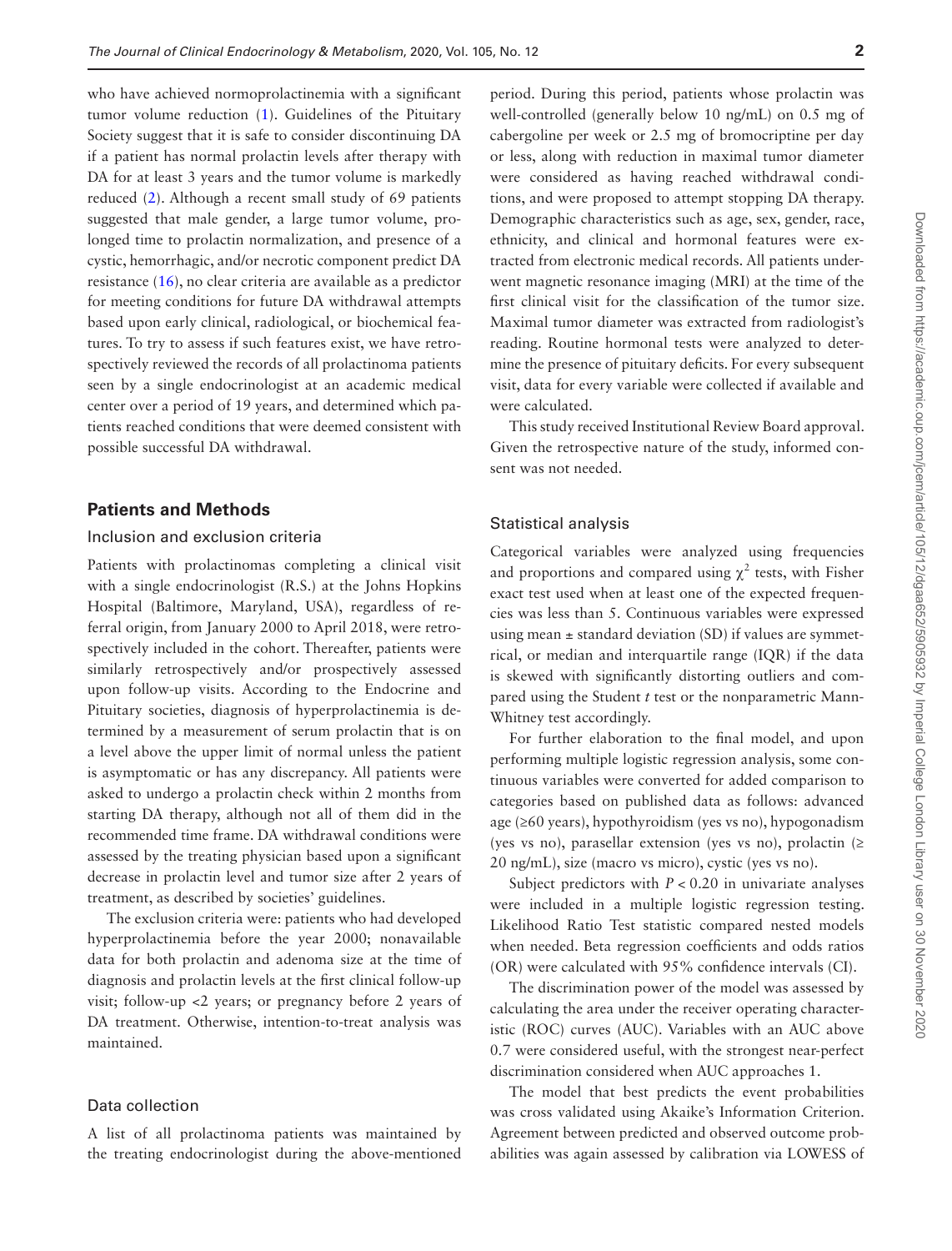observed versus predicted probabilities. Calibration of the final model reflecting the link between the predicted and the observed risk was evaluated by the Hosmer-Lemeshow goodness-of-fit test.

A left-sided *P* value < 0.05 was considered statistically significant for all analyses. Data were analyzed using the statistical software Stata version 15.1.

#### **Results**

#### **Cohort**

We identified 335 patients with at least one clinical visit with R.S. at Johns Hopkins Hospital between January 1, 2000, and April 30, 2018. Twenty patients who had no initial prolactin levels and/or initial MRI assessment upon referral were excluded. Another 10 patients undergoing surgery electively rather than initiating medical treatment, and 9 patients who became pregnant before completing 2 years of treatment were excluded. In addition, 83 patients who were not followed up for at least 2 years were also not included in the analysis. The final study cohort contained 213 patients. For the recommended first prolactin level check, the median time was 1.73 months (IQR, 1.05-5.7), with 111 patients completing the lab workup at 2 months (52%) and 43 (20%) other patients by 6 months.

#### Patients description

Demographic and treatment characteristics are shown in [Table 1](#page-2-0). The mean age at diagnosis was  $36.8$  ( $\pm$ 15.1) years; slightly more than half (120/213, 56%) were women. Among the study cohort, 144/213 (68%) were white, of whom 6 were of Hispanic ethnicity; 37/213 (17%) were black, and 11/213 (5%) were Asian ([Table 1](#page-2-0)). Although 36 patients were on psychotropic medications ranging from selective serotonin reuptake inhibitors to stimulants (amphetamines, methylphenidate, dextroamphetamine/amphetamine combination), only 1 patient was on antipsychotic medication (<1%). Among the female subjects, 27% (32/120) were on estrogen and/or progesterone therapy, with 25% (30/120) having a history of a prior pregnancy. Only 11 patients had a family history of pituitary disorders. Of all these demographic characteristics, none were significantly different between the 2 groups (reaching withdrawal vs not reaching withdrawal conditions).

The clinical characteristics at first visit are shown in [Table 2](#page-3-0). Most patients (91%) received cabergoline as their primary treatment with a mean dose of 0.85 mg/week  $(\pm 0.35)$  ([Table 2\)](#page-3-0). No significant difference was noted between the 2 arms of the study ([Table 2](#page-3-0)). This similarly

applies to bromocriptine, with 19 individuals treated initially with a mean dosage of 25.74 mg/week  $(\pm 14.33)$ ([Table 2\)](#page-3-0). Macroprolactinomas comprised 59% of tumors while microprolactinomas were 41% ([Table 2\)](#page-3-0). Pituitary deficits were hypogonadism in 43 (20%) and central hypothyroidism in 11 (5%) cases [\(Table 2](#page-3-0)). Fifteen patients were diagnosed with panhypopituitarism ([Table 2](#page-3-0)). Symptoms were not different between the 2 groups (withdrawal vs non-withdrawal) ([Table 2\)](#page-3-0). Oligomenorrhea/ amenorrhea was the most prevalent symptom, with 64 complaints in females, 40 in microprolactinomas and 23 in macroprolactinomas. Gynecomastia was present in 9 men (5 in micros and 4 in macros), while galactorrhea was reported by 48 females (33 in micros and 15 in macros). Headache was reported by 47 patients (29 men and 18 women, 9 microprolactinomas and 38 macroprolactinomas), and vision changes were reported by 24 patients (16 males and 8 females) all with macroprolactinomas. Forty-one patients, 37 males and 4 females, 16 micros and 25 macros, presented with decreased libido and sexual dysfunction.

Initial mean maximal tumor diameter in the entire cohort was 1.53 cm  $(\pm 1.24)$  ([Table 2\)](#page-3-0). Diameter was significantly smaller in those who reached withdrawal conditions  $(1.27 \pm 0.96 \text{ cm})$  versus those who did not  $(1.69 \pm 1.36 \text{ cm})$  $(t$  [198] = 2.38,  $P = 0.0182$ ). However, no statistically significant difference was observed between micro- and macroprolactinomas. Cystic appearance was similarly

<span id="page-2-0"></span>**Table 1.** Baseline Characteristics of Patients Included in the Study

| Characteristics                                                            | Total | $(N = 213)$ |
|----------------------------------------------------------------------------|-------|-------------|
| Age (years), mean (SD)                                                     | 36.74 | (15)        |
| Female sex, no. $(\% )$                                                    | 120   | (56)        |
| White racial background, no. $(\%)$ <sup><math>a</math></sup>              | 144   | (68)        |
| Hispanic ethnicity, no. $(\%)$ <sup>a</sup>                                | 6     | (3)         |
| Smoker, no. $(\%)$ <sup>b</sup>                                            | 34    | (16)        |
| Excessive alcohol, no. $(\%)^c$                                            | 12    | (6)         |
| Psychotropic medications, no. $(\%)$ <sup>d</sup>                          | 36    | (17)        |
| Antipsychotics, no. (%)                                                    | 1     | 0           |
| Oral contraceptive pills, no. $(\%)$ <sup>e</sup>                          | 32    | (27)        |
| Pregnancy prior to DA initiation, no. $(\%)$ <sup>e</sup>                  | 30    | (25)        |
| Positive family history of pituitary<br>disorders, no. $(\%)$ <sup>f</sup> | 10    | (5)         |

Abbreviations: DA, dopamine agonist(s); SD, standard deviation.

*a* Race and ethnicity as reported by patients.

*b* Nicotine/tobacco dependence or a recent history of 1 pack-year. Does not include passive smoker.

<sup>c</sup> According to the ICD-10 definition of heavy alcohol usage &/or binge drink. *d* Includes antidepressants, antipsychotics, anxiolytics, mood stabilizers, and stimulants.

 $e^e$  no. = 120 (female only).

*f* Includes only first-degree relatives. 4 have unknown history.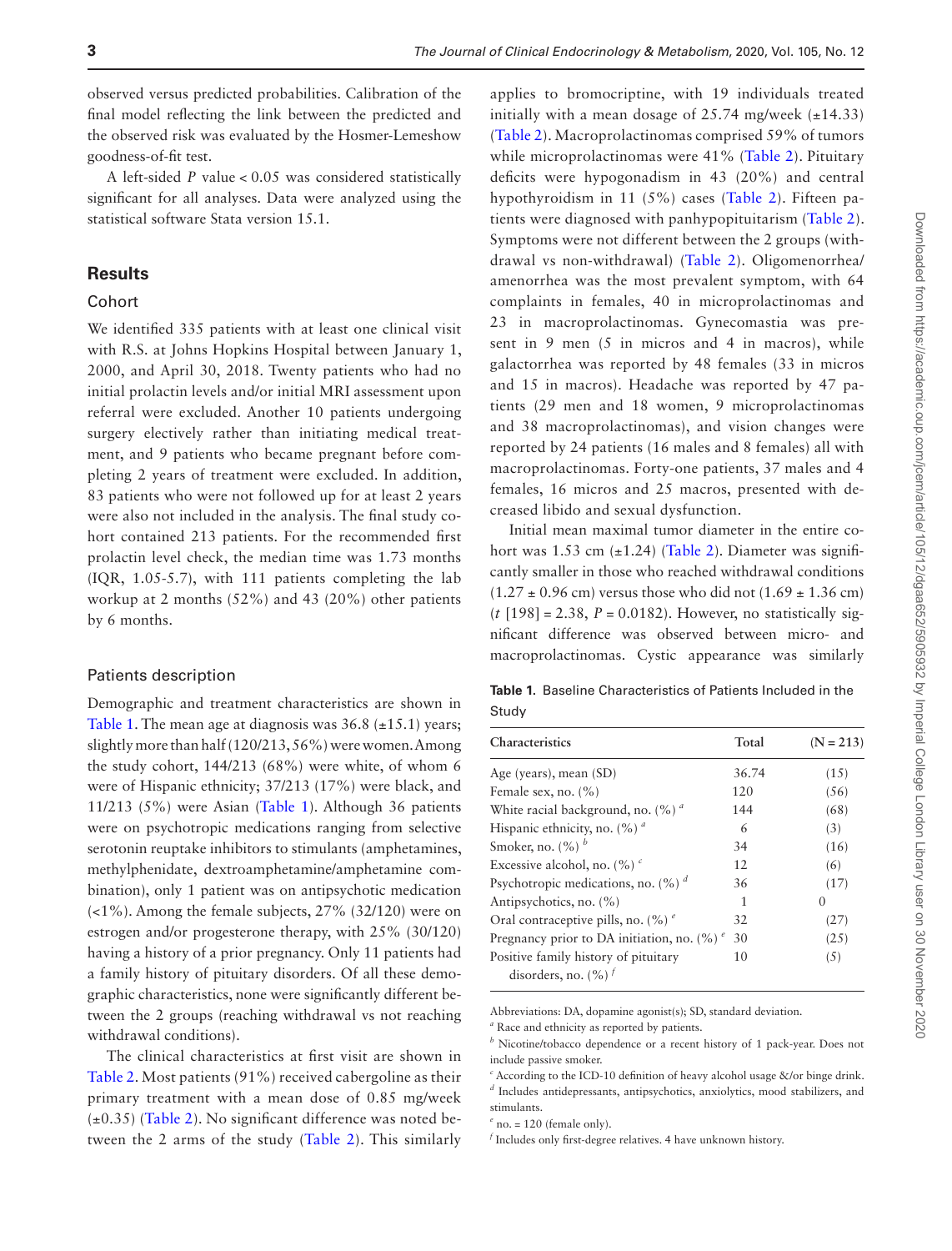#### <span id="page-3-0"></span>**Table 2.** Baseline Clinical and Tumoral Characteristics

| Characteristics                                   | Total         | Non-Withdrawal | Withdrawal   | $P$ value |
|---------------------------------------------------|---------------|----------------|--------------|-----------|
|                                                   | $(N = 213)$   | $(n = 135)$    | $(n = 78)$   |           |
| Classification <sup>a</sup>                       |               |                |              |           |
| Microprolactinoma, no. (%)                        | 86 (41)       | 48 (37)        | 38 (49)      | 0.072     |
| Macroprolactimoma, no. (%)                        | 122(59)       | 83 (63)        | 39(51)       |           |
| Additional pituitary deficiencies <sup>b</sup>    |               |                |              |           |
| None, no. $(\% )$                                 | 144 (68)      | 88 (65)        | 56 (72)      | 0.471     |
| Hypogonadism, no. $(\% )$                         | 43(20)        | 27(20)         | 16(21)       |           |
| Hypothyroidism, no. $(\% )$                       | 11(5)         | 8(6)           | 3(4)         |           |
| Panhypopituitarism, no. (%)                       | 15(7)         | 12(9)          | 3(4)         |           |
| Symptoms upon presentation $\epsilon$             |               |                |              |           |
| Decreased libido, no. (%)                         | 41 (19)       | 24(18)         | 17(22)       | 0.474     |
| Galactorrhea, no. (%)                             | 51(24)        | 34(25)         | 17(22)       | 0.576     |
| Gynecomastia, no. (%) <sup>8</sup>                | 9(4)          | 3(2)           | 6(8)         | 0.077     |
| Headache, no. (%)                                 | 47(22)        | 30(22)         | 17(22)       | 0.942     |
| Menstrual irregularities, no. $(\%)$ <sup>b</sup> | 64 (53)       | 33(46)         | 31(63)       | 0.070     |
| Vision changes, no. $(\%)$                        | 24(11)        | 16(12)         | 8(10)        | 0.723     |
| Initial tumor size (cm) – mean (SD) $f^a$         | 1.53(1.24)    | 1.69(1.36)     | 1.27(0.96)   | $0.018*$  |
| Cystic aspect, no. $(\%)$ <sup>d</sup>            | 46(22)        | 30(22)         | 16(21)       | 0.749     |
| Parasellar invasiveness, no. $(\%)$ <sup>e</sup>  | 80(40)        | 62(50)         | 18(23)       | $0.000*$  |
| Bromocriptine, no. (%)                            | 19(9)         | 12(9)          | 7(9)         | 0.983     |
| Cabergoline dosage (mg/wk) - mean (SD) $t$        | 0.85(0.35)    | 0.87(0.38)     | 0.82(0.28)   | 0.316     |
| Bromocriptine dosage (mg/wk) - mean (SD) $t$      | 25.74 (14.33) | 28.44 (15.44)  | 19.25 (9.59) | 0.240     |

Abbreviation: SD, standard deviation.

*a* Classification based on the initial tumor size recorded as the maximal diameter on MRI's radiological reading with micro < 1cm and macro ≥ 1cm.

*b* Deducted according to the clinical laboratory range.

*c* As reported by patients upon diagnostic presentation, all symptoms were assessed in review of systems.

*d* Includes both cystic and hemorrhagic aspect as reported by the radiologist.

*e* Denotes suprasellar extension and/or chiasmatic invasion based on MRI's radiological readings

All *P* values are *χ2* test unless otherwise indicated with *<sup>f</sup>* : *t* test, *<sup>g</sup>* : Fisher exact, and \*: statistically significant at *P* < 0.05.

 $h$  no. = 120 (female only).

divided between the 2 groups, with 46 total cystic/hemorrhagic tumors. Parasellar invasiveness comprising suprasellar extension and/or chiasmatic invasion was more frequent in patients who did not reach withdrawal conditions (62/135, 50%) than in those who did (18/78, 23%)  $\chi^2 = 13.70$ ,  $P = 00.000$ .

Thirty-eight patients (18%) underwent surgery, of whom 58% (22/38) before 2 years of treatment divided into 33% (7/22) microprolactinomas and 67% (14/22) macroprolactinomas. From these 22 patients, 10 opted for surgery after only a short time of DA treatment. The other 12 patients had failed DA therapies due to side effects [\(3\)](#page-7-2), lack of decrease in prolactin despite increase in DA dosage ([6](#page-7-3)), or worsening of visual field ([3\)](#page-7-2). All are in the non-withdrawal treatment at an average of 1.93 years  $(\pm 1.62)$  since initiation of medication. A total of 13 females became pregnant following at least 2 years of treatment, with 5 having more than one pregnancy. Eight of those never reached withdrawal conditions, whereas 5 patients remained off medications following delivery or

end of pregnancy (Fisher exact = 1.000) at an average of 6.59 years  $(\pm 4.86)$  since starting DA.

#### Primary outcome

The mean duration of all patient follow-up was 79.9 months (±47.6). Seventy-eight of the 213 (37%) patients reached withdrawal conditions. The mean age at withdrawal was 42.4 years  $(\pm 16.1)$ , the mean time to withdrawal from starting medication was  $48.8$  months  $(\pm 33.6)$ , and the mean duration of follow-up after drug withdrawal was of 44.8 months  $(\pm 43.9)$ . Time to reaching withdrawal conditions is shown in [Fig. 1](#page-4-0).

Among these 78 individuals, 22 (28%) patients elected not to stop their medication. Of the ones who withdrew, hyperprolactinemia recurred in 42/56 (75%). For all withdrawal condition patients, the mean lowest prolactin level during treatment was 4.03 ng/mL  $(\pm 4.01)$ , the mean lowest cabergoline maintenance dose was 0.46 mg/week ( $\pm$  0.17), and the mean lowest measured maximal adenoma diameter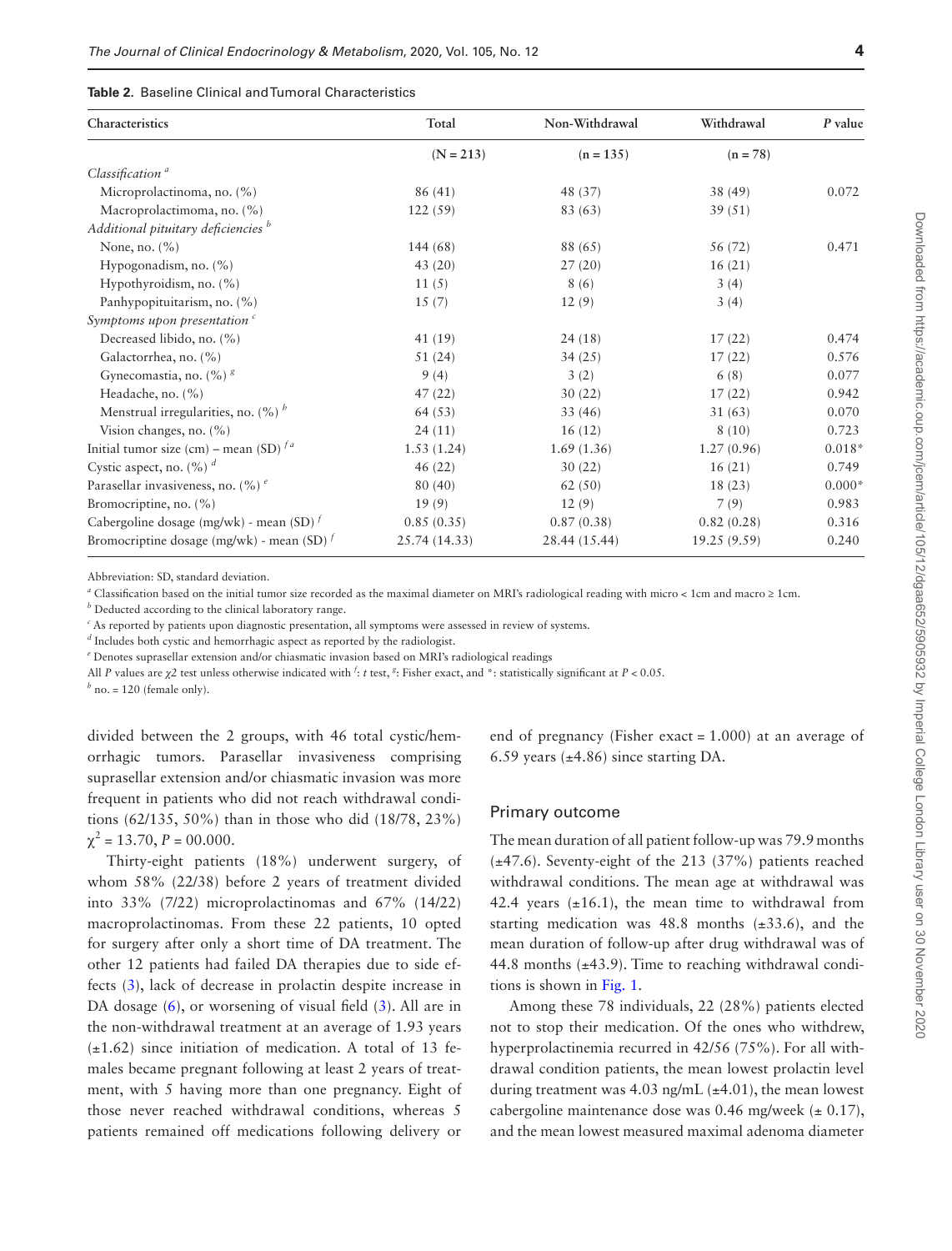was 0.60 cm  $(\pm 0.72)$ . 23 patients had an MRI at the time of withdrawal, with a mean maximal diameter of 0.52 cm  $(\pm 0.56)$  and a median of 0.35 cm (IQR, 0-0.7) with a mean decrease from diagnosis of 0.82 cm  $(\pm 0.77)$ .

Prolactin level at diagnostic visit and at first follow-up visit are shown in [Table 3.](#page-5-0) The mean prolactin level at diagnosis was higher for non-withdrawal patients  $(1499.7 \pm 3937.7 \text{ ng/mL})$  than for withdrawal patients  $(602.4 \pm 1412.3 \text{ ng/mL})$   $(t \ [204] = 1.90, P = 0.0584)$ , while the median was 289 ng/mL (IQR, 98-1322) for nonwithdrawal and 144.4 ng/mL (IQR, 71.5-466.2) for withdrawal ( $z = 2.30$ ,  $P = 0.0213$ ). We generally recommended a follow-up prolactin measurement within 2 months from DA therapy start, although not all patients followed the suggested recommendation. We then calculated the prolactin percent change as the difference between the first follow-up prolactin and the diagnostic prolactin divided by the diagnostic prolactin levels. At first check after starting DA therapy, a mean percent change of 81.65% (±20.63) was observed for all patients, with significantly lower decline in the non-withdrawal group  $(75.24\% \pm 22.69)$  than the withdraw group  $(91.79\% \pm 11.01, t \cdot [109] = -4.46,$  $P = 0.000$ . Regardless of the time from diagnosis to the first follow-up measurement, prolactin percent change was statistically significantly different between the 2 groups. The mean ratio between initial prolactin and maximum adenoma diameter was not different between the 2 groups

(*t* [187] = 1.36, *P* = 0.1760. Conversely, the mean maximum diameter divided by prolactin and multiplied by 1000 was higher in the withdrawal group (*t* [186] = −2.03,  $P = 0.0440$ .

Upon withdrawal, the median serum prolactin was 5.3 ng/mL (IQR, 2.2-9.2) with 13 patients having values higher than 10 ng/mL. The mean prolactin level for these 13 patients was 14.9 ng/mL  $(\pm 3.5)$  and median 14.5 ng/mL (IQR, 13.3-16.2). Nine of these patients had a nonvisible adenoma on their MRI, 4 others had their lowest prolactin levels below 10 ng/mL in previous checks with a low dose DA. Three of these patients remained in remission.

In terms of recurrence, the 42 patients had a median follow-up time since DA withdrawal of 41.46 months (IQR, 18.27-78.47) with the last recurrence occurring after more than 14 years. The recurrence rate for patients completing medical withdrawal by 1 year was 9% (5/56), by 2 years was 31% (15/56), and reached 56% (26/56) by 5 years, with the remaining 12 patients occurring beyond 5 years since withdrawal. The mean prolactin at withdrawal was not different between the remission group (6.18  $\pm$  7.65 ng/ mL) and the recurring patients  $(6.51 \pm 4.74)$   $(t \cdot 54] = -0.19$ ,  $P = 0.85$ ). Similarly, the mean maximal tumor diameter was not different between remission at  $0.58$  cm  $(\pm 0.82)$  and recurrence at 0.51cm ( $\pm$ 0.64) (*t* [52] = 0.28, *P* = 0.7774).

Excluding patients reaching withdrawal conditions and not attempting medical withdrawal, 14 patients remained



Kaplan−Meier Overall Withdrawal Estimate From Diagnosis to 6 Years

<span id="page-4-0"></span>**Figure 1.** Time to reaching withdrawal conditions. Kaplan-Meier overall withdrawal estimate from diagnosis to 6 years. Data regarding withdrawal conditions were censored at 6 years. Starting with 213 patients, the cumulative incidence at 2 years is 4.23% (2.22%-7.96%). At 4 years, the expected cumulative incidence is 22.07% (17.07%-28.26%), reaching 29.11% (25.30%-35.71%) just before 6 years.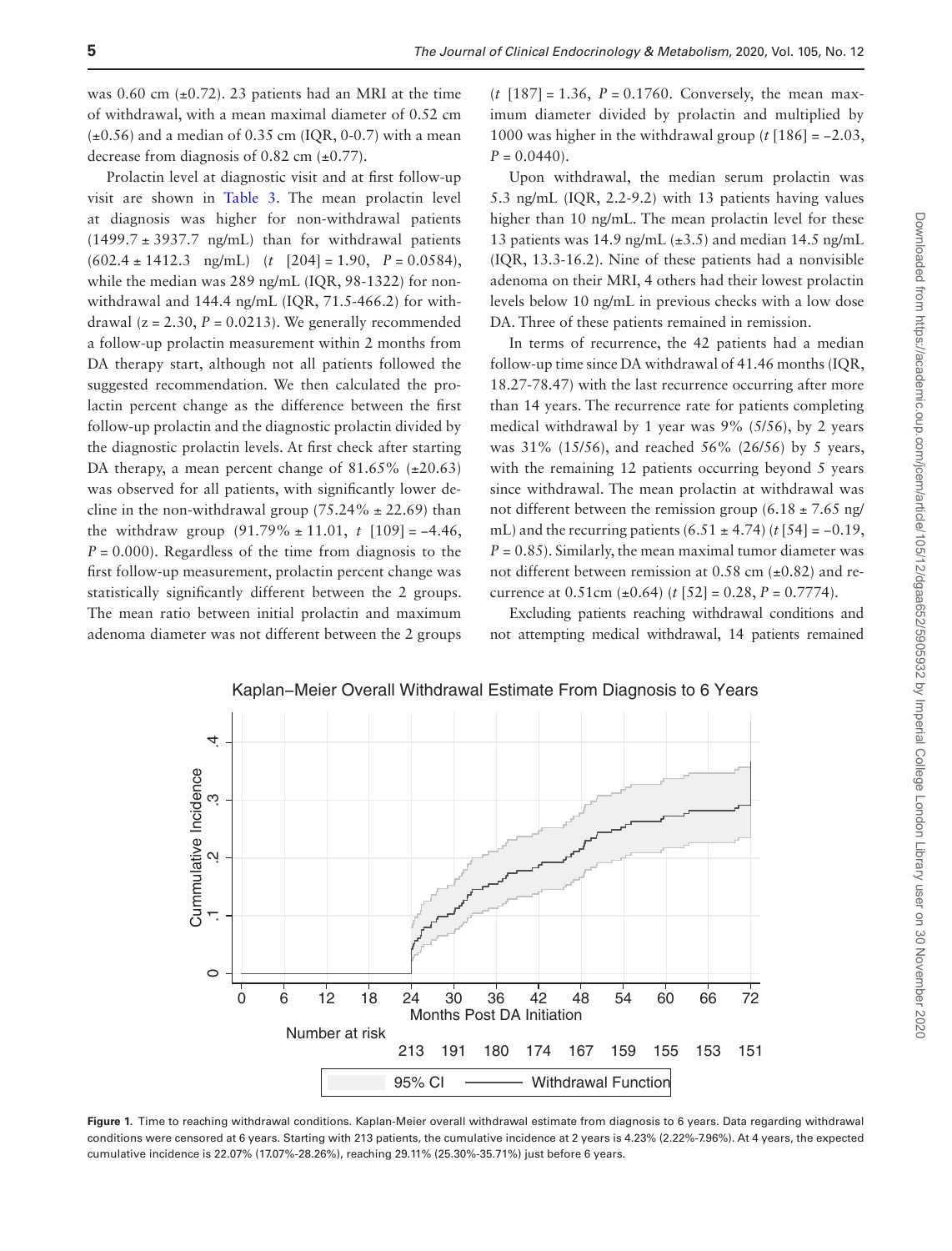<span id="page-5-0"></span>

|  |  |  |  | Table 3. Prolactin Level Trends at Diagnostic Visit and at First Follow-Up |  |  |  |  |  |
|--|--|--|--|----------------------------------------------------------------------------|--|--|--|--|--|
|--|--|--|--|----------------------------------------------------------------------------|--|--|--|--|--|

| Characteristics                                | Total                  | Non-Withdrawal      | Withdrawal             | P value   |  |
|------------------------------------------------|------------------------|---------------------|------------------------|-----------|--|
|                                                | $(N = 213)$            | $(n = 135)$         | $(n = 78)$             |           |  |
| Prolactin level at diagnosis, ng/mL            |                        |                     |                        |           |  |
| Mean $(SD)$                                    | 1173.03 (3277.18)      | 1499.73 (3937.67)   | 602.39 (1412.30)       | 0.0584    |  |
| Median (IQR) $b$                               | 254.2 (89-980)         | 289 (98-1322)       | 144.4 (71.5-466.2)     | $0.0213*$ |  |
| Prolactin percent change, % <sup>a</sup>       |                        |                     |                        |           |  |
| Mean $(SD)$                                    | 79.65 (26.76)          | 72.82 (30.48)       | 90.91 (12.86)          | $0.0000*$ |  |
| 2 months                                       | 81.65 (20.63)          | 75.24 (22.69)       | 91.79 (11.01)          | $0.0000*$ |  |
| 6 months                                       | 80.89 (25.14)          | 74.30 (28.60)       | 92.41 (10.16)          | $0.0000*$ |  |
| Median (IQR) $b$                               | 90.14 (70.33-97.05)    | 83.73 (58.15-94.73) | 95.86 (89.52-98.46)    | $0.0000*$ |  |
| Diagnostic prolactin to volume ratio           |                        |                     |                        |           |  |
| Mean $(SD)$                                    | 501.46 (1041.19)       | 578.41 (1214.89)    | 364.53 (607.16)        | $0.1760*$ |  |
| Median (IQR) $^b$                              | 239.79 (137.22-526.67) | 275 (145-581.54)    | 215.28 (120.63-360.76) | $0.0433*$ |  |
| Diagnostic volume to prolactin ratio $(x1000)$ |                        |                     |                        |           |  |
| Mean $(SD)$                                    | 5.51(5.37)             | 4.90(4.48)          | 6.54(6.50)             | $0.0440*$ |  |
| Median (IQR) $b$                               | $4.02(1.83-6.96)$      | $3.55(1.71-6.79)$   | $4.54(2.63-7.69)$      | 0.0585    |  |

Abbreviations: IQR, interquartile range; SD, standard deviation.

*a* This is the prolactin percent change from diagnosis to the following recommended prolactin level check divided by the diagnostic level. The recommended prolactin level check following diagnosis is 2 months, some patients presented later. The subcategories represent all values by that specific time point.

All *P* values are *t* tests unless otherwise indicated with *<sup>b</sup>* : Mann-Whitney test and \*: statistically significant at *P* < 0.05

in full remission at a mean duration of 24 months. Keeping the same exclusion criteria, these patients who withdrew successfully had only one significantly different variable when compared with all other patients who either did not reach withdrawal or failed withdrawal: parasellar invasiveness was present in only 14% of patients who were successful (2/14) when compared with 43% (72/167) of all other patients (Fisher exact = 0.046). Of note, the mean percent prolactin change was  $90.61\%$  ( $\pm 9.54$ ) for the remission group and 77.75 (±28.02) for all others (*t* [174] = −1.64, *P* = 0.1021).

#### Predictors

With reaching withdrawal conditions as our primary outcome, we looked at unadjusted univariate odds ratios (OR) for every aforementioned characteristic. The initial prolactin level had a nonstatistically significant OR to reach withdrawal conditions (OR = 1.00; 95% CI, 0.99-1.00;  $P = 0.069$ . Importantly, looking at the percent change between diagnostic and first follow-up level, we found a 5% increase in withdrawal chance for every 1% increase percent drop (OR = 1.05; 95% CI, 1.03-1.08; *P* = 0.000). Calculating the adjusted predictions at a univariate level, we estimate that at a 70% prolactin percent drop, there is an expected 0.22 probability  $(\pm 0.05)$  of withdrawing from DA medications, while at 90% the probability is 0.46  $(\pm 0.04)$  (Table 4). Maximal tumor diameter on the first MRI also had a statistically significant effect  $(OR = 0.72)$ ; 95% CI, 0.55-0.95; *P* = 0.021). For every 1 cm increase in the maximal diameter size, there was a 28% lower odds of achieving withdrawal conditions, without significant

difference between micro- and macro-adenomas. In terms of parasellar invasiveness, if a tumor is diagnosed with a suprasellar extension or chiasmatic compression, there was a 69% lower odds of withdrawing from DA (OR =  $0.31$ ; 95% CI, 0.16-0.58; *P* = 0.000). No significant values were obtained for any other univariate analysis.

Following clinical and statistical decisions, the most appropriate model for our multivariate-adjusted withdrawal analysis contained percent prolactin change and parasellar invasiveness. With this model, the ORs for both percent change and parasellar invasiveness remained statistically significant. If the parasellar invasiveness is kept constant, there is a 7% increase in odds of reaching withdrawal conditions for every increase in 1% drop for prolactin values (OR = 1.07; 95% CI, 1.04-1.10; *P* = 0.000). Similarly, keeping prolactin percent change constant, if parasellar invasion is present there is an 84% decrease in odds of halting medications (OR = 0.16; 95% CI, 0.07-0.33; *P* = 0.000). Regardless of the model obtained, and adjusting for several demographic characteristics, no change in effect was observed. Confounding was assessed accordingly as initial prolactin levels and first follow-up prolactin are clinically related to the prolactin percent change. Additionally, the initial maximal diameter is clinically related to parasellar invasiveness. To reinforce our selection, the model's goodness-of-fit test was not statistically significant, confirming our *null* hypothesis of Hosmer-Lemeshow that what we observed is what is expected  $(P = 0.4827)$ . Similarly, the area under the ROC curve for our multivariate analysis showed a value = 0.8105 with a smooth LOWESS for predicted probabilities and an expected sensitivity of 0.72 and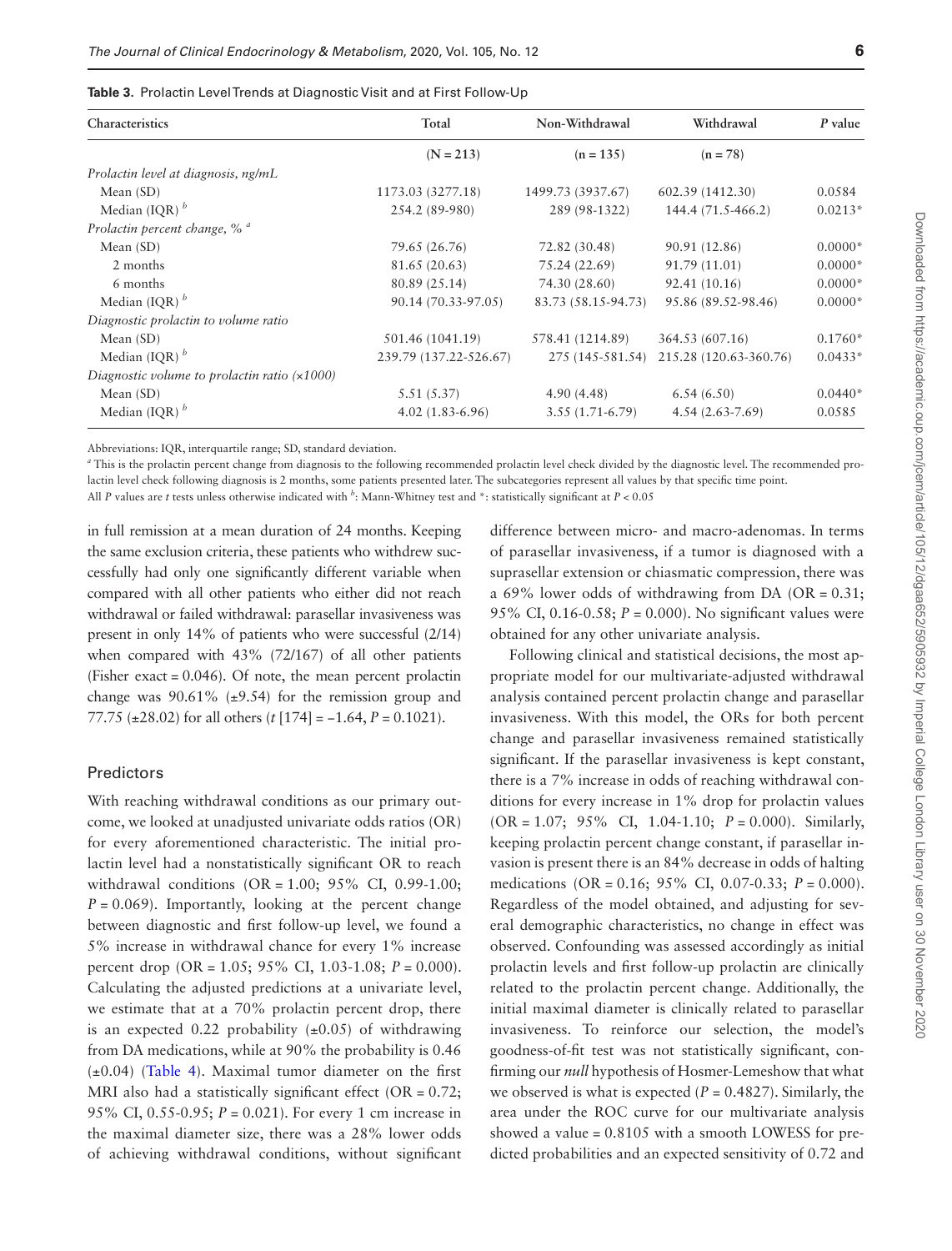<span id="page-6-0"></span>**Table 4.** Expected Withdrawal ProbabilityBased on Prolactin Percent Change

| <b>Prolactin Percent</b><br>Change $(\% )$ | <b>Adjusted Marginal</b><br>Percent Probability (%) | Standard<br>Error | P<br>value |  |
|--------------------------------------------|-----------------------------------------------------|-------------------|------------|--|
| 50                                         | 9.62                                                | 4.10              | 0.019      |  |
| 60                                         | 14.96                                               | 4.64              | 0.001      |  |
| 70                                         | 22.52                                               | 4.63              | 0.000      |  |
| 80                                         | 32.46                                               | 4.08              | 0.000      |  |
| 90                                         | 44.27                                               | 3.94              | 0.000      |  |
| 95                                         | 50.53                                               | 4.39              | 0.000      |  |
| 99                                         | 55.53                                               | 4.94              | 0.000      |  |

In the final multiple logistic regression model, the marginal predicted probability for reaching withdrawal conditions reaches only  $9.62\%$  ( $\pm$  4.10) if the prolactin percent change from diagnosis to first prolactin check is 50%. While at 99% prolactin percent change, there is a 46% increase to 55.53% (±4.94) of reaching withdrawal conditions.

a specificity of 0.65. Given the Kaplan-Meier Withdrawal Estimate function ([Fig. 1](#page-4-0)), the cumulative chance of withdrawal is only 12%  $(\pm 0.04)$  at 2 years and reaches 53%  $(\pm 0.06)$  by 4 years. It is not until 6 years that more than three-fourths of all expected withdrawal occurs, with a cumulative incidence of 78%  $(\pm 0.05)$  [\(Fig. 1\)](#page-4-0).

#### **Discussion**

In recent years, clinical research on prolactin-secreting pituitary tumors has revolved around determining the recurrence/remission rate after DA withdrawal [\(10](#page-8-1)[-14,](#page-8-3) [17](#page-8-6)). Multiple articles, systematic reviews, and meta-analysis have tried to establish predictive factors that define the predictors of successful DA withdrawal after prolonged therapy ([11](#page-8-2)-[14](#page-8-3), [18–](#page-8-7)[20](#page-8-8)). The current recommendations revolve around the duration of treatment, the decrease in tumoral size, and the serum prolactin at withdrawal ([1](#page-7-0), [2\)](#page-7-1). However, whether due to nonstatistical significance or simply unavailability of data, few studies have managed to establish the characteristics that may predict, at the time of initial diagnosis or shortly after DA therapy is started, which patients will eventually reach conditions that would allow considering DA withdrawal ([16](#page-8-5)). Having predictive tools of the chance of eventually being able to stop therapy would help counseling patients. This is important, as DA are not completely free of side effects; for example, cabergoline is potentially able to cause valvular heart damage ([21](#page-8-9), [22](#page-8-10)). This adverse effect mostly occurs at doses higher than that needed for prolactinomas, but the possibility of a cumulative dose effect is not completely excluded ([23\)](#page-8-11); however, it is reassuring that a recent paper showed that in macroprolactinomas the dose of cabergoline needed to maintain normal prolactin levels reduces with time even in patients who require very high

initial doses [\(24\)](#page-8-12). Additionally, DA agents have recently been associated with troubling behavioral changes ([25](#page-8-13)), and tissue scarring following long-term DA treatment may render a future surgery more challenging ([26,](#page-8-14) [27](#page-8-15)). Finally, acknowledging the need for long-term medication from early in the treatment creates a trust factor for physicians and builds patients' expectations on the projected management.

Detecting early predictors of response to DA was the scope of this work. Our sample included a broad spectrum of age, race, and ethnicity, with variably distributed past medical and surgical history. Worthy to note, we observed only a slight female prevalence in the initial cohort (61%), possibly since some female patients at our institution are managed by their gynecologist [\(28\)](#page-8-16). Additionally, a further reduction of female prevalence in the final cohort is due to the fact that we have excluded from the analysis patients who became pregnant before completing 2 years of treatment.

Here we found that medical treatment will, unfortunately, be a long-term need for the majority of our sample (63% did not reach withdrawal conditions and about threequarters of those who reached withdrawal and decided to stop the medication eventually recurred). However, their early tumor responsiveness to DA therapy is an important predictor of the possibility of reaching withdrawal conditions. With initial prolactin proving to be a nonstatistically significant determinant of the chance of withdrawal, it is the initial change in prolactin level from the first assessment that could determine the probability to reach these conditions. In fact, there was a 5% increase in the chance of reaching withdrawal every 1% percent drop at the first follow-up prolactin assessment after DA therapy initiation. A patient with a 90% decrease in prolactin levels at the first check has double the probability to withdraw than someone with only a 70% decrease. Additionally, parasellar invasiveness negatively predicted the withdrawal probability. While no statistically significant difference was noted between micro and macroprolactinomas, suprasellar extension or chiasmatic invasion are associated with a lower chance of achieving withdrawal conditions. We attempted to create a score that could determine, based on a multitude of factors, the prospect of attaining the withdrawal conditions. However, this was unsuccessful, as few demographic characteristics showed significance.

Even though the use of cabergoline is usually preferred ([14](#page-8-3), [29\)](#page-8-17), the choice of the initial medication (cabergoline or bromocriptine) and the dosage did not seem to affect the likelihood of reaching withdrawal conditions. Despite the lack of a specific written protocol, with a single physician managing all these patients, dosage was uniformly adjusted accordingly to prolactin levels and repeat MRIs. As long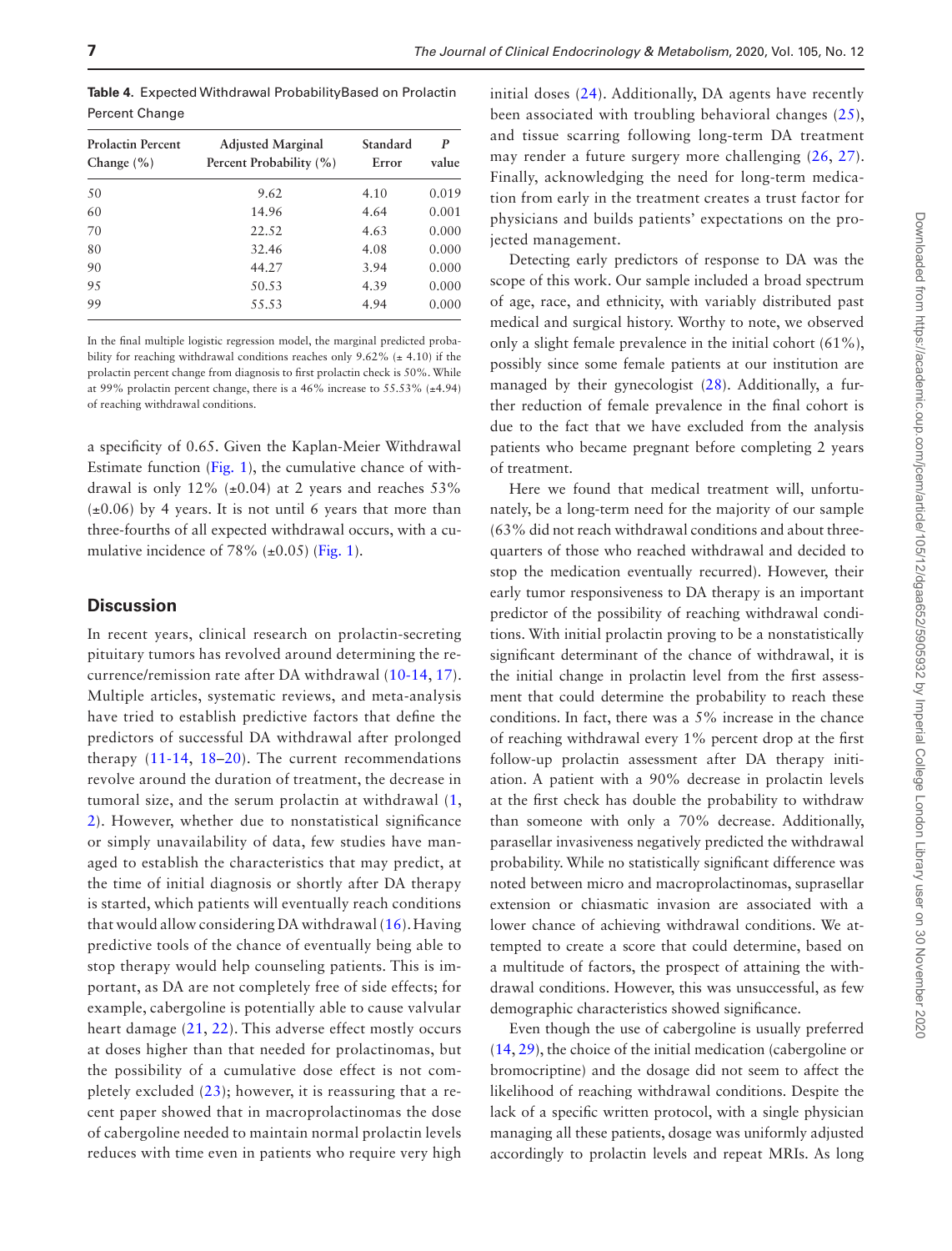as there was a decline in the prolactin value, the DA dose was not increased, with the goal of reaching normal levels without an attempt to force the prolactin to drop as low as possible. Whether a higher starting DA dose, or the attempt to reach the lowest possible prolactin level versus normalization, or early referral to surgery (with the goal of cure or debulking) would improve outcome is not known.

Interestingly, we found that the median ratio of maximum diameter to prolactin was higher in the withdrawal group. This may suggest that adenomas that are less efficient in secreting prolactin may be more likely to reach withdrawal conditions [\(30,](#page-8-18) [31\)](#page-8-19).

It is important to note that not every patient reached withdrawal conditions at 2 years of treatment. With an average of 4 years for 50% of all withdrawal, one must inform patients of the likely long duration of DA treatment.

Our subanalysis showed that the rate of successful DA withdrawal reduces over time, with 29% of patients that had a recurrent hyperprolactinemia after 5 years since withdrawal. This fits with the results of the recent systematic reviews and meta-analyses ([12,](#page-8-20) [14\)](#page-8-3). However, an abnormal prolactin does not necessarily imply the need for restarting DA therapy, particularly if the patient is asymptomatic or is a postmenopausal woman ([32](#page-8-21)). Regrettably, our database lacked information on menopausal status, and therefore we could not determine if reaching menopause had any effect on the outcome. However, we must note that 9% (11/120) of our female population were older than 50 years, and 9 patients (82%) reached withdrawal conditions, possibly suggesting a better outcome at older age.

Our study has several limitations. One is inherent to its retrospective nature. The second is the lack of a specific protocol, although this is mitigated by the fact that all patients were cared for by a single endocrinologist, who tried to apply uniform care to his patients. Additionally, the possibility of macroprolactinemia was not ruled out systematically, although patients in whom macroprolactinemia was suspected and demonstrated were not included in this series. Finally, loss to follow-up bias, perhaps present in this scenario, is a possible underestimation of attainment of withdrawal conditions. With successful treatment, patients might become asymptomatic and less reliant on medical treatment and clinical visit, leading to missed outcome reporting as the retention of these patients become harder.

#### **Conclusion**

Prolactinoma patients, upon diagnosis and shortly after initiation of DA treatment, can be given an idea of the likelihood of reaching DA therapy withdrawal conditions. In total, 37% of patients started on DA therapy reach

withdrawal conditions, and in the majority (75%) of these patients, hyperprolactinemia recurs. An invasive tumor with a nonsignificant drop in prolactin early in the course of DA therapy has a low odds of reaching these conditions. Additionally, reaching withdrawal conditions may require several years of therapy. Finally, the majority of patients who are withdrawn have recurrent hyperprolactinemia. Using these predictors may help physicians counseling patients about the expected duration of DA therapy and about the possibility of choosing alternative means of treatment.

#### **Acknowledgments**

We wish to thank the Ward family for their generous gift that allowed this work to be completed.

#### **Additional Information**

*Correspondence and Reprint Requests:* Roberto Salvatori, MD, Johns Hopkins University, 1830 East Monument street #333, Baltimore MD 21287, USA E-mail: [salvator@jhmi.edu](mailto:salvator@jhmi.edu?subject=).

*Data Availability:* The datasets generated during and/or analyzed during the current study are not publicly available but are available from the corresponding author on reasonable request.

*Disclosure Summary:* The authors have nothing to disclose. This work is original and has not been published elsewhere for print or electronic publication consideration. Each person listed as an author participated in the study in a substantive manner.

#### **References**

- <span id="page-7-0"></span>1. Melmed S, Casanueva FF, Hoffman AR, et al.; Endocrine Society. Diagnosis and treatment of hyperprolactinemia: an Endocrine Society clinical practice guideline. *J Clin Endocrinol Metab.* 2011;**96**(2):273-288.
- <span id="page-7-1"></span>2. Casanueva FF, Molitch ME, Schlechte JA, et al. Guidelines of the Pituitary Society for the diagnosis and management of prolactinomas. *Clin Endocrinol (Oxf).* 2006;**65**(2):265-273.
- <span id="page-7-2"></span>3. Daly AF, Rixhon M, Adam C, Dempegioti A, Tichomirowa MA, Beckers A. High prevalence of pituitary adenomas: a cross-sectional study in the province of Liege, Belgium. *J Clin Endocrinol Metab.* 2006;**91**(12):4769-4775.
- 4. Colao A, Sarno AD, Cappabianca P, et al. Gender differences in the prevalence, clinical features and response to cabergoline in hyperprolactinemia. *Eur J Endocrinol.* 2003;**148**(3): 325-331.
- 5. Vilar L, Vilar CF, Lyra R, Freitas MDC. Pitfalls in the diagnostic evaluation of hyperprolactinemia. *Neuroendocrinology.* 2019;**109**(1):7-19.
- <span id="page-7-3"></span>6. Chanson P, Maiter D. The epidemiology, diagnosis and treatment of prolactinomas: the old and the new. *Best Pract Res Clin Endocrinol Metab*. 2019;**33**(2):101290.
- 7. Glezer A, Bronstein MD. Hyperprolactinemia. In: Feingold KR, Anawalt B, Boyce A, et al., eds. *Endotext*. South Dartmouth (MA): MDText.com, Inc.; 2000.
- 8. Colao A, Lombardi G. Growth-hormone and prolactin excess. *Lancet.* 1998;**352**(9138):1455-1461.